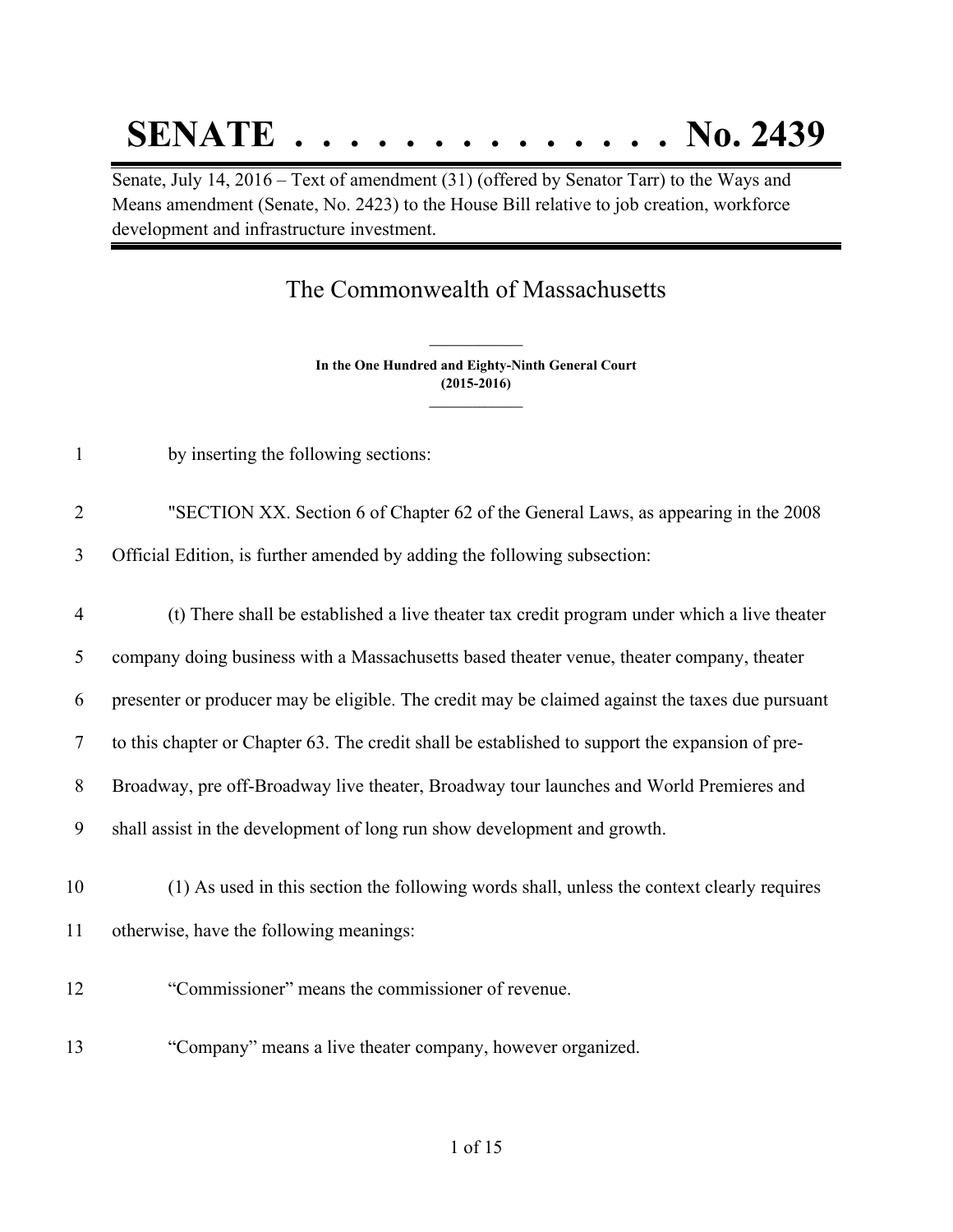| 14 | "Eligible theater production" means a live stage musical or theatrical production or tour              |
|----|--------------------------------------------------------------------------------------------------------|
| 15 | being presented in a qualified production facility, as defined in this chapter that is either: (a) a   |
| 16 | Pre-Broadway production, or (b) a pre off-Broadway production, or (c) a Broadway Tour Launch           |
| 17 | or (d) a World Premiere.                                                                               |
| 18 | "Eligible theater production certificate" means a certificate issued by the Massachusetts              |
| 19 | Office of Travel and Tourism certifying that the production is an eligible theater production that     |
| 20 | meets the guidelines of this chapter.                                                                  |
| 21 | "Advertising and public relations expenditure" means costs incurred within the state by                |
| 22 | the Eligible theater productions for goods or services related to the marketing, public relations,     |
| 23 | creation and placement of print, electronic, television, billboards and other forms of advertising     |
| 24 | to promote the Eligible theater production.                                                            |
| 25 | "Office" means the Massachusetts office of travel and tourism.                                         |
| 26 | "Payroll" means all salaries, wages, fees, and other compensation wages including, but                 |
| 27 | not limited to, taxes, benefits, and any other consideration incurred or paid to talent and non-       |
| 28 | talent employees of the applicant who are residents of the commonwealth of Massachusetts for           |
| 29 | services rendered to and on behalf of an eligible theater production. The expenditure shall be         |
| 30 | incurred or paid by the applicant for services related to any portion of an eligible theater           |
| 31 | production from its pre-production stages, including, but not limited to, (a) the writing of the       |
| 32 | script, (b) casting, (c) hiring of service providers, (d) purchases from vendors, (e) marketing, (f)   |
| 33 | advertising, (g) public relations, (h) load in, (i) rehearsals, (j) performances, (k) other eligible   |
| 34 | theater production related activities, (1) load out; provided further, said labor expenditure shall be |
|    |                                                                                                        |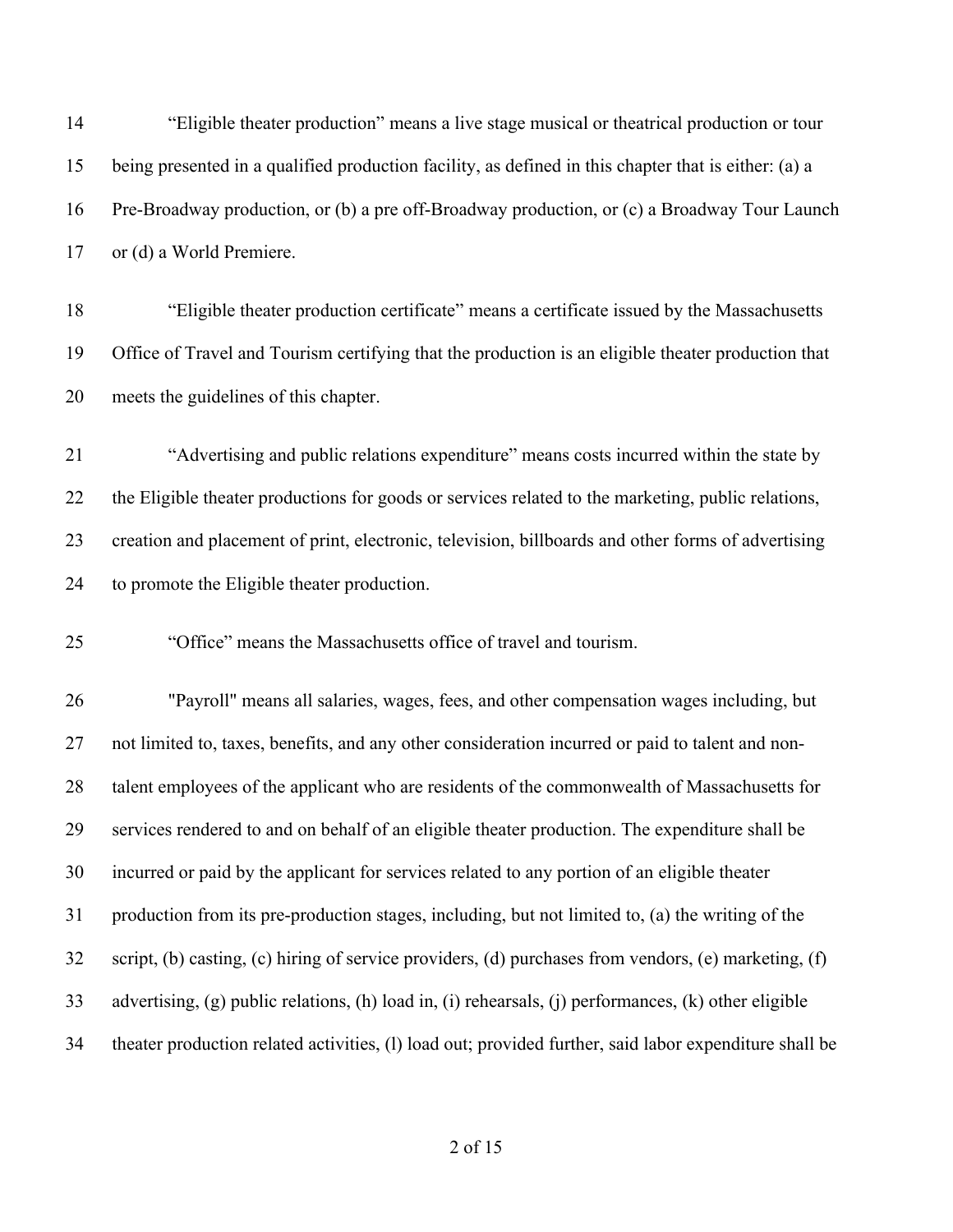directly attributable to the eligible theater production and shall be limited to the first \$100,000 of wages incurred or paid to each employee of an eligible theater production in each tax year.

 "Pre-Broadway Production" means a live stage production that, in its original or adaptive version, is performed in a qualified production facility having a presentation scheduled for New York City's Broadway theater district within (12) months after its Massachusetts presentation.

 "Pre-Off Broadway Production" means a live stage production that, in its original or adaptive version, is performed in a qualified production facility having a presentation scheduled for New York City's Off-Broadway's theater district within (12) months after its Massachusetts presentation.

 "Broadway Tour Launch" means a live stage production that, in its original or adaptive version, is performed in a qualified production facility that was originally presented in New York City's Broadway theater district and opens its US tour in Massachusetts.

 "Production and Performance Expenditures" means a contemporaneous exchange of cash or cash equivalent for goods or services related to development, production, performance or operating expenditures incurred in this state for a qualified theater production including, but not limited to, expenditures for design, construction and operation, including sets, special and visual effects, costumes, wardrobes, make-up, accessories, costs associated with sound, lighting, staging, payroll, transportation expenditures, advertising and public relations expenditures, facility expenses, rentals, per diems, accommodations and other related costs.

 "Qualified Production Facility" means a facility located in the State of Massachusetts in which live theatrical productions are, or are intended to be, exclusively presented that contains at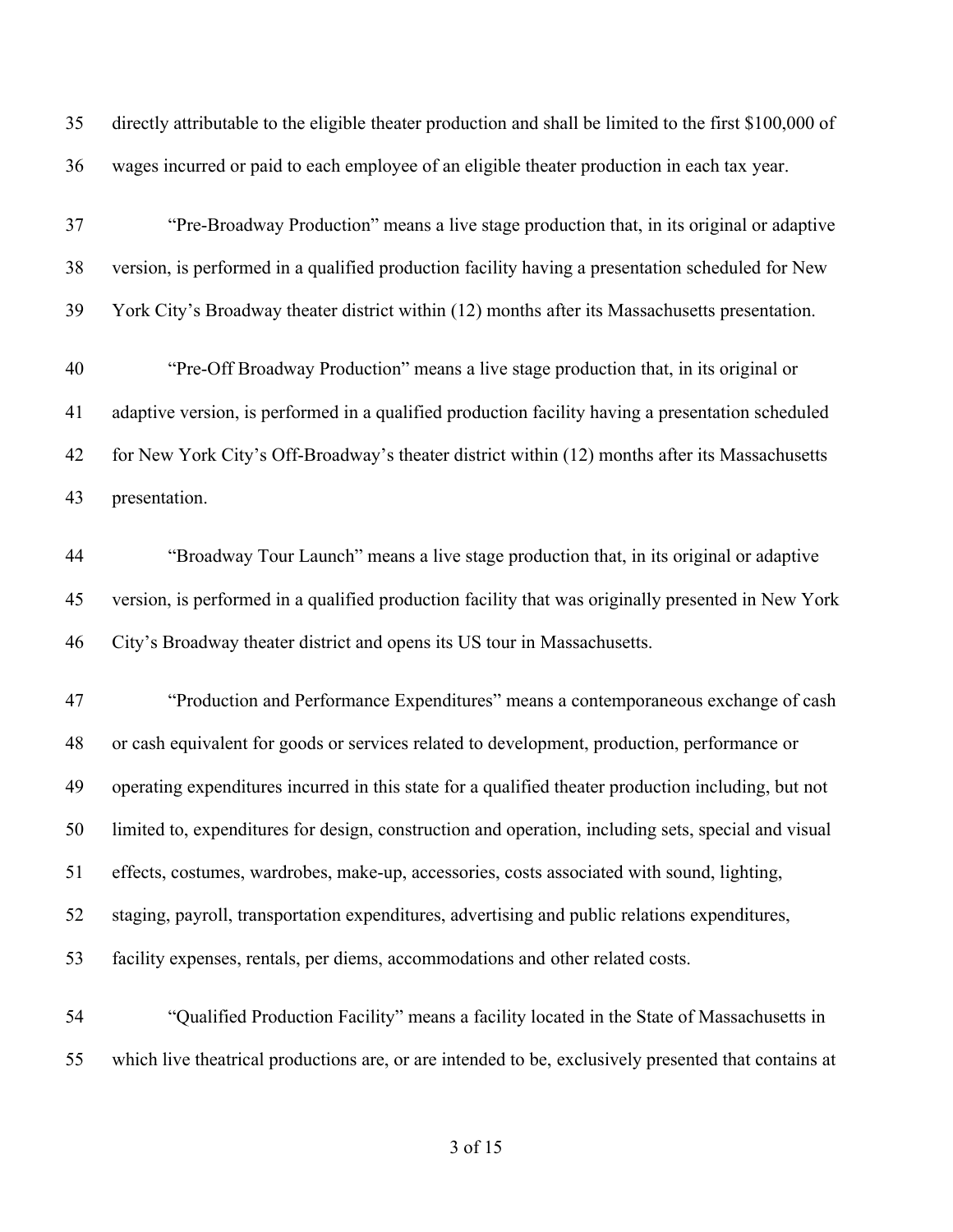least one stage, a seating capacity of three hundred fifty (350)or more seats, and dressing rooms, storage areas, and other ancillary amenities necessary for the Eligible theater production.

 "Massachusetts Office of Travel and Tourism" means the office within the secretariat of economic development that has been established in order to market Massachusetts as a leisure travel destination in order to generate state and local tax revenues, create jobs, and support travel-related businesses.

 "Transportation expenditures" means expenditures for the packaging, crating, and transportation both to the state for use in a qualified theater production of sets, costumes, or other tangible property constructed or manufactured out of state, and/or from the state after use in a qualified theater production of sets, costumes, or other tangible property constructed or manufactured in this state and the transportation of the cast and crew to and from the state. Such term shall include the packaging, crating, and transporting of property and equipment used for special and visual effects, sound, lighting, and staging, costumes, wardrobes, make-up and related accessories and materials, as well as any other performance or production-related property and equipment.

 "World Premiere" means a live stage production performed in a qualified production facility of an original work which has never been commercially presented in public before.

 (2) Any person, firm, partnership, trust, estate or other entity that receives an eligible theater production certificate shall be allowed a tax credit equal to thirty-five percent (35%) of production and performance expenditures which shall consist of payroll and twenty –five percent (25%) of the production and performance expenditures and transportation expenditures for the eligible theater production and to be computed as provided in this chapter against a tax imposed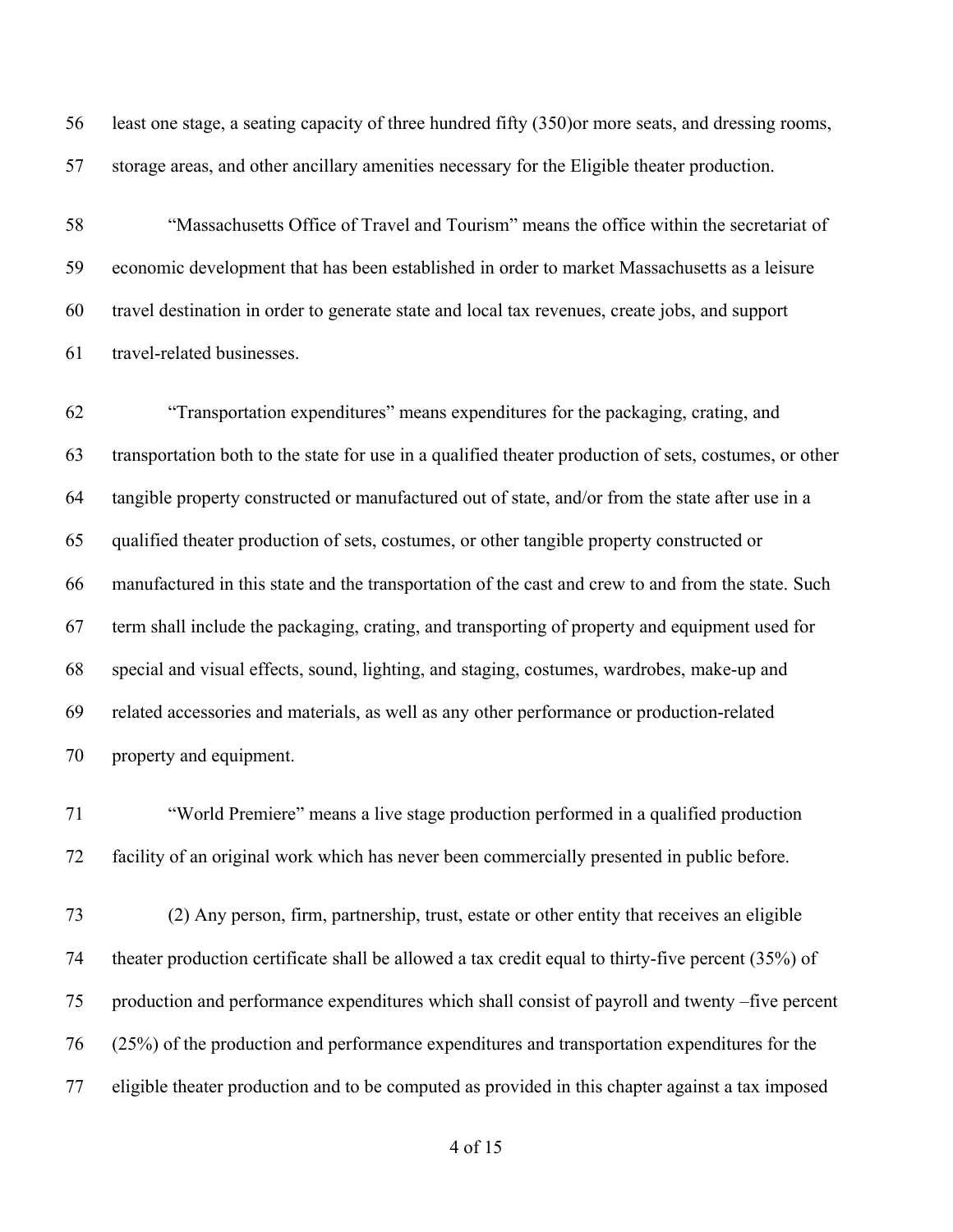| 78 | by this chapter. Said credit shall not exceed five million dollars (\$5,000,000) and shall be limited |
|----|-------------------------------------------------------------------------------------------------------|
| 79 | to certified production cost directly attributable to activities in the state and transportation      |
| 80 | expenditures defined above. The total production budget shall be a minimum of one hundred             |
| 81 | thousand dollars (\$100,000).                                                                         |
| 82 | $(3)$ No more than five million dollars (\$5,000,000) in total may be issued for any tax year         |
| 83 | for musical and theatrical production tax credits pursuant to this chapter.                           |
| 84 | (4) The tax credit shall be allowed against the tax for the taxable period in which the               |
| 85 | credit is earned and can be carried forward for not more than five (5) succeeding tax years.          |
| 86 | (5) Credits allowed to a company, which is a subchapter S corporation, partnership, or a              |
| 87 | limited liability company that is taxed as a partnership, shall be passed through respectively to     |
| 88 | persons designated as partners, members or owners of such companies on a pro rata basis or            |
| 89 | pursuant to an executed agreement among such persons designated as subchapter S corporation           |
| 90 | shareholders, partners, or members documenting an alternate distribution method without regard        |
| 91 | to their sharing of other tax or economic attributes of such entity.                                  |
| 92 | (6) If the company has not claimed the tax credits in whole or part, taxpayers eligible for           |
| 93 | the tax credits may assign, transfer or convey the tax credits, in whole or in part, by sale or       |
| 94 | otherwise to any individual or entity and such assignee of the tax credits that have not claimed      |
| 95 | the tax credits in whole or part may assign, transfer or convey the tax credits, in whole or in part, |
| 96 | by sale or otherwise to any individual or entity. The assignee of the tax credits may use acquired    |
| 97 | credits to offset up to one hundred percent (100%) of the tax liabilities otherwise imposed           |
| 98 | pursuant to this chapter or Chapter 63, as appropriate. The assignee may apply the tax credit         |
| 99 | against taxes imposed on the assignee for not more than three (3) succeeding tax years. The           |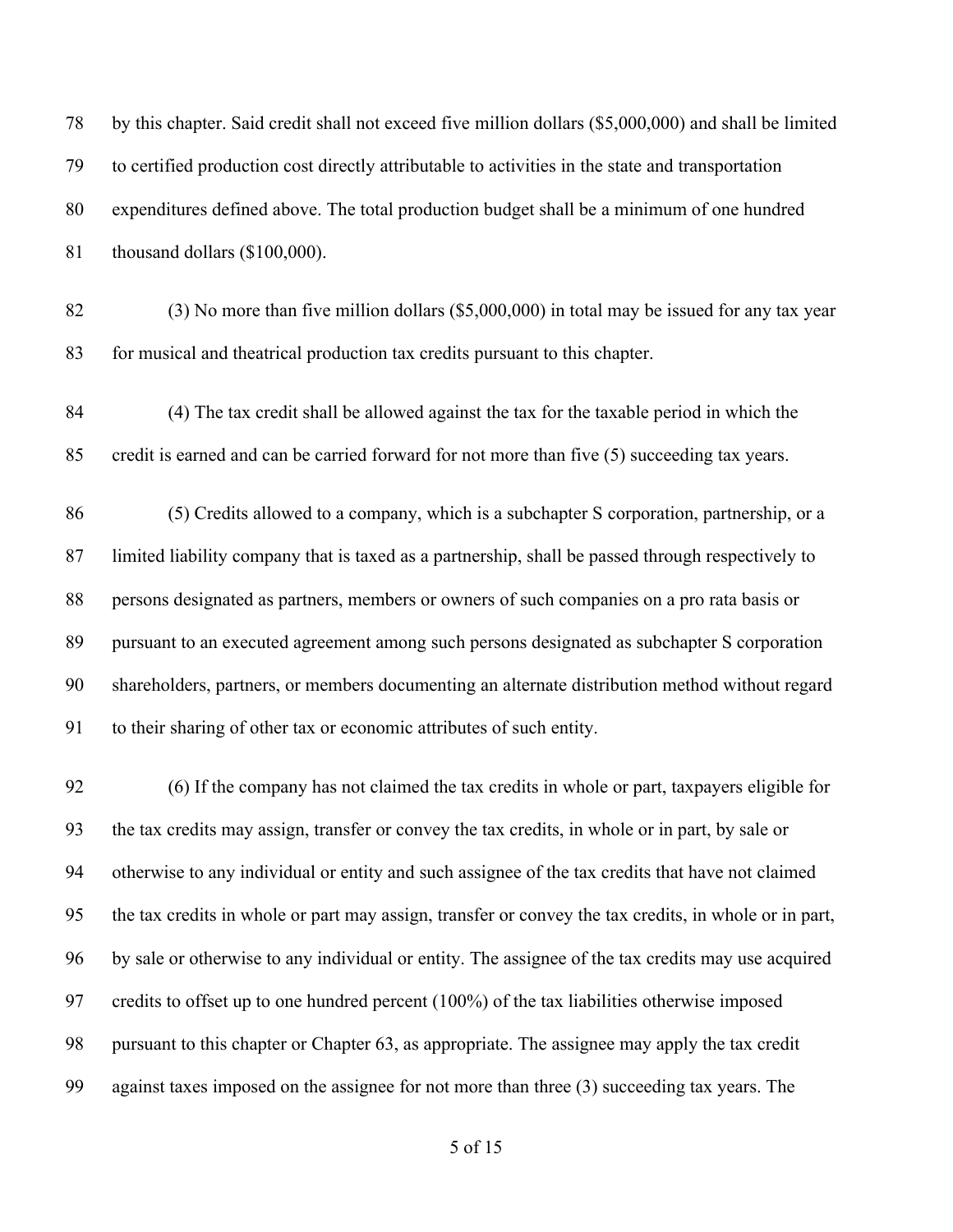assignor shall perfect the transfer by notifying the commissioner of revenue, in writing, within thirty (30) calendar days following the effective date of the transfer and shall provide any information as may be required by the commissioner to administer and carry out the provisions of this section.

 (7) For purposes of this chapter, any assignment or sales proceeds received by the assignor for its assignment or sale of the tax credits allowed pursuant to this section and Section 38GG of Chapter 63 shall be exempt from this title.

 (8) In the case of a corporation, this credit is only allowed against the tax of a corporation included in a consolidated return that qualifies for the credit and not against the tax of other corporations that may join in the filing of a consolidated tax return, provided, however, that in the case of a corporation that files a consolidated return with one or more other corporations with operations in Massachusetts, the credit will be allowed to be included in a consolidated return with respect to such corporations with operations in Massachusetts only.

 (9) The applicant or applicants shall properly prepare, sign and submit to the Massachusetts office of travel and tourism an application for initial certification of the theater production. The application shall include such information and data as the office deems reasonably necessary for the proper evaluation and administration of said application, including, but not limited to, any information about the theater production company or their related partners/presenters and a specific Massachusetts live theater or musical production. The office shall review the completed applications and determine whether it meets the requisite criteria and qualifications for the initial certification for the production and/or presentation. If the initial certification is granted, the office shall issue a notice of initial certification of the eligible theater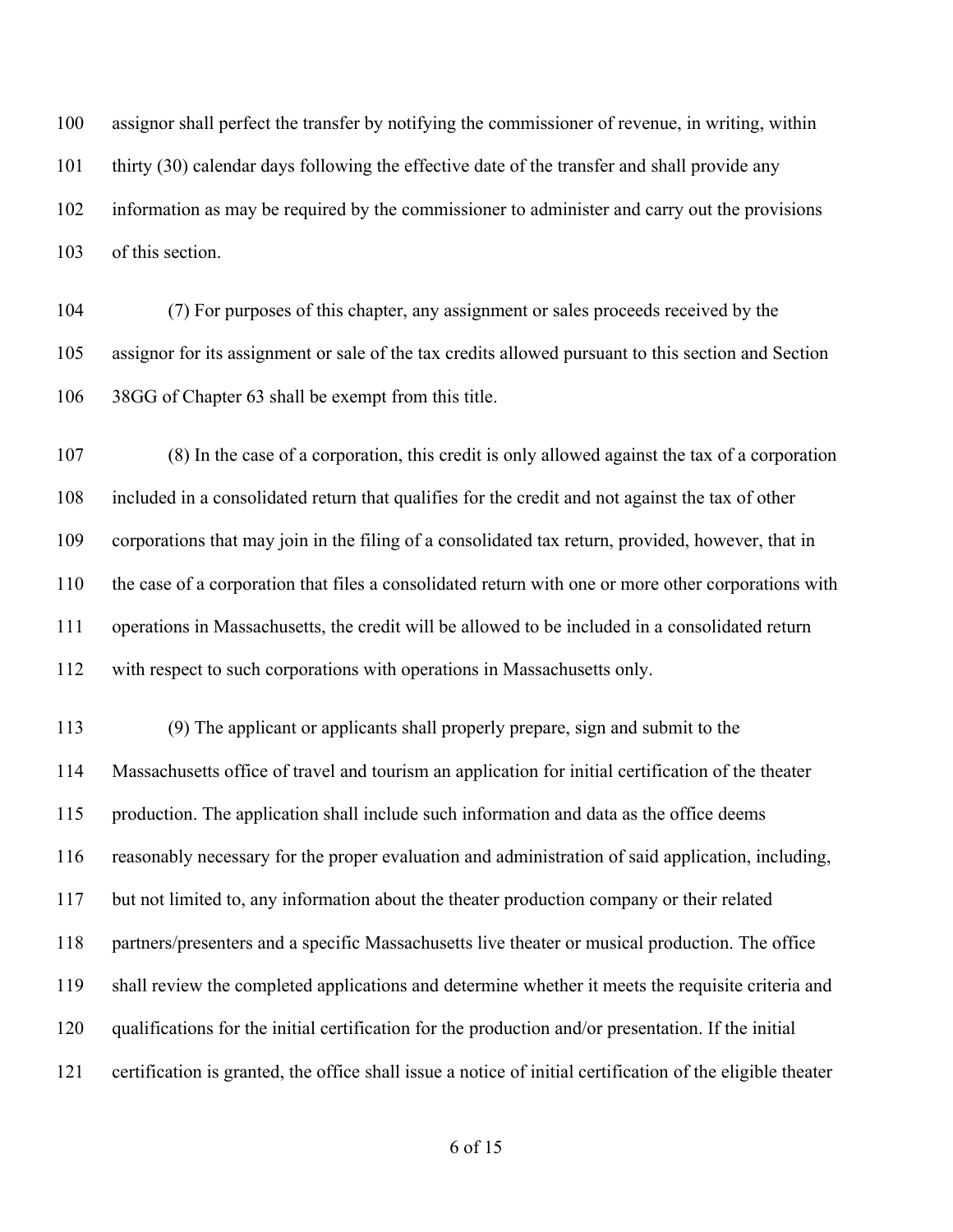122 production and/or presentation to the theater production company, co-producer or presenter and to the commissioner. The notice shall state that, after appropriate review, the initial application meets the appropriate criteria for conditional eligibility. The notice of initial certification will provide a unique identification number for the production/presentation and is only a statement of conditional eligibility for the production/presentation and, as such, does not grant or convey any Massachusetts tax benefits.

 (10) Upon completion of an eligible theater production, the applicant or applicants shall properly prepare, sign and submit to the office an application for final certification of the eligible theater production. The final application shall also contain a cost report and an "accountant's certification." The office and commissioner may rely without independent investigation, upon the accountant's certification, in the form of an opinion, confirming the accuracy of the information included in the cost report. Upon review of a duly completed and filed application and upon no later than thirty (30) days of submission thereof, the commissioner will make a determination pertaining to the final certification of the eligible theater production and the resultant tax credits.

 (11) Upon completion of an eligible theater production, the applicant or applicants shall deposit an amount equal to 15% of the tax credits received pursuant to this chapter into the Massachusetts Cultural Council Facilities Fund. The Massachusetts Cultural Council shall use these funds to address issues related to the workforce development and sustainability of the Massachusetts live theater industry.

 (12) Upon determination that the company qualifies for final certification and the resultant tax credits, the commissioner shall issue to the company: (1) an eligible theater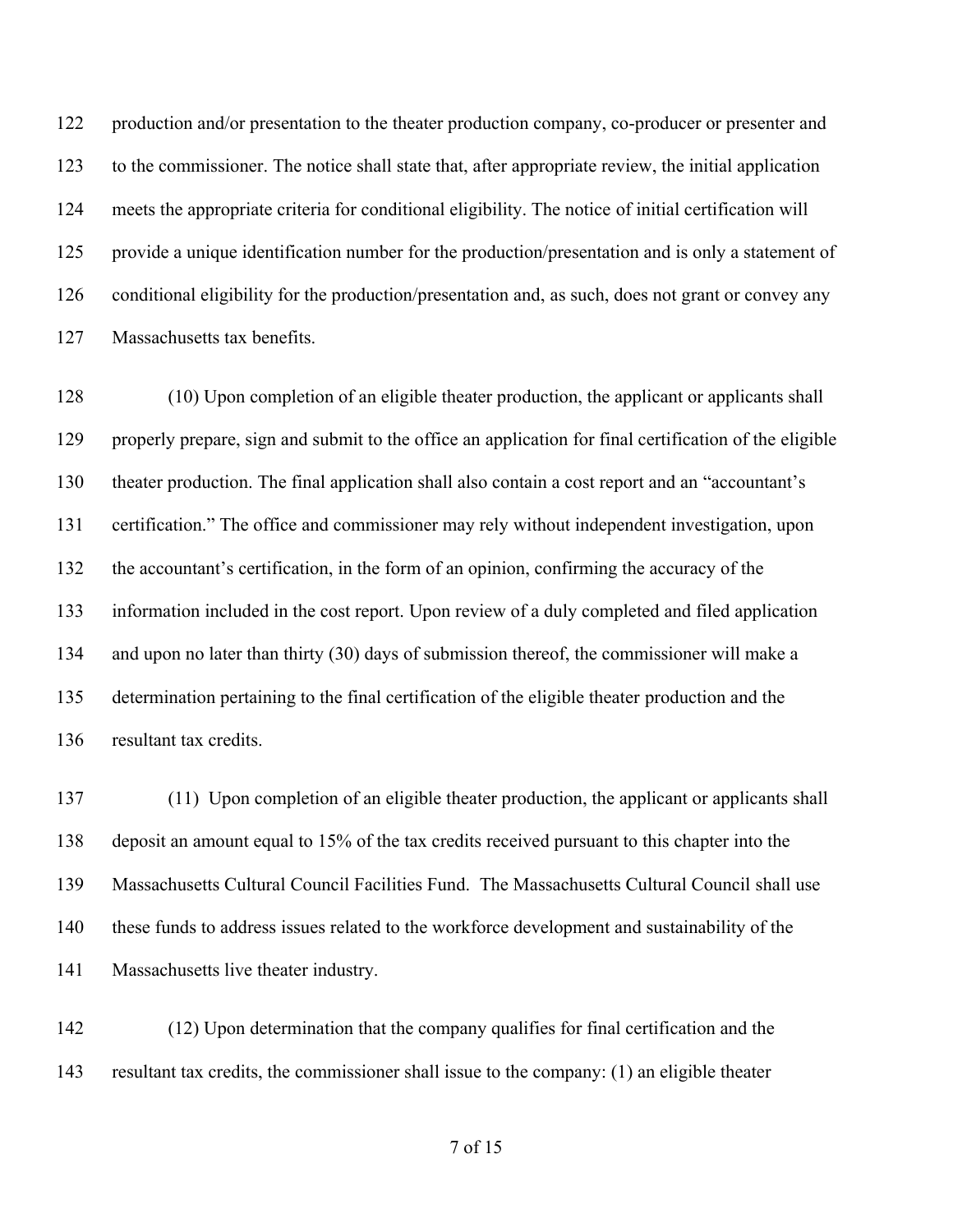production certificate; and (2) a tax credit certificate in an amount in accordance with this section (b) hereof. A musical and theatrical production company is prohibited from using state funds, state loans or state guaranteed loans to qualify for the live theater infrastructure tax credit. All documents that are issued by the office pursuant to this section shall reference the identification number that was issued to the production as part of its initial certification.

 (13) The Massachusetts office of travel and tourism, in consultation as needed with the commissioner of revenue, shall promulgate such rules and regulations as are necessary to carry out the intent and purposes of this chapter in accordance with the general guidelines provided herein for the certification of the production and the resultant production credit.

 (14) If information comes to the attention of the Massachusetts Office of Travel and Tourism that is materially inconsistent with representations made in an application, the office may deny the requested certification. In the event that tax credits or a portion of tax credits are subject to recapture for ineligible costs and such tax credits have been transferred, assigned and/or allocated, the state will pursue its recapture remedies and rights against the applicant of the theater production tax credits. No redress shall be sought against assignees, sellers, transferees or allocates of such credits.

 (15) No credits shall be issued on or after January 1, 2022 unless the production has received initial certification under this section prior to January 1, 2022.

 SECTION XY. Chapter 63 of the General Laws, as appearing in the 2008 Official Edition, is further amended by adding the following section:

 Section 38GG. There shall be established a live theater tax credit program under which a live theater company doing business with a Massachusetts based theater venue, theater company,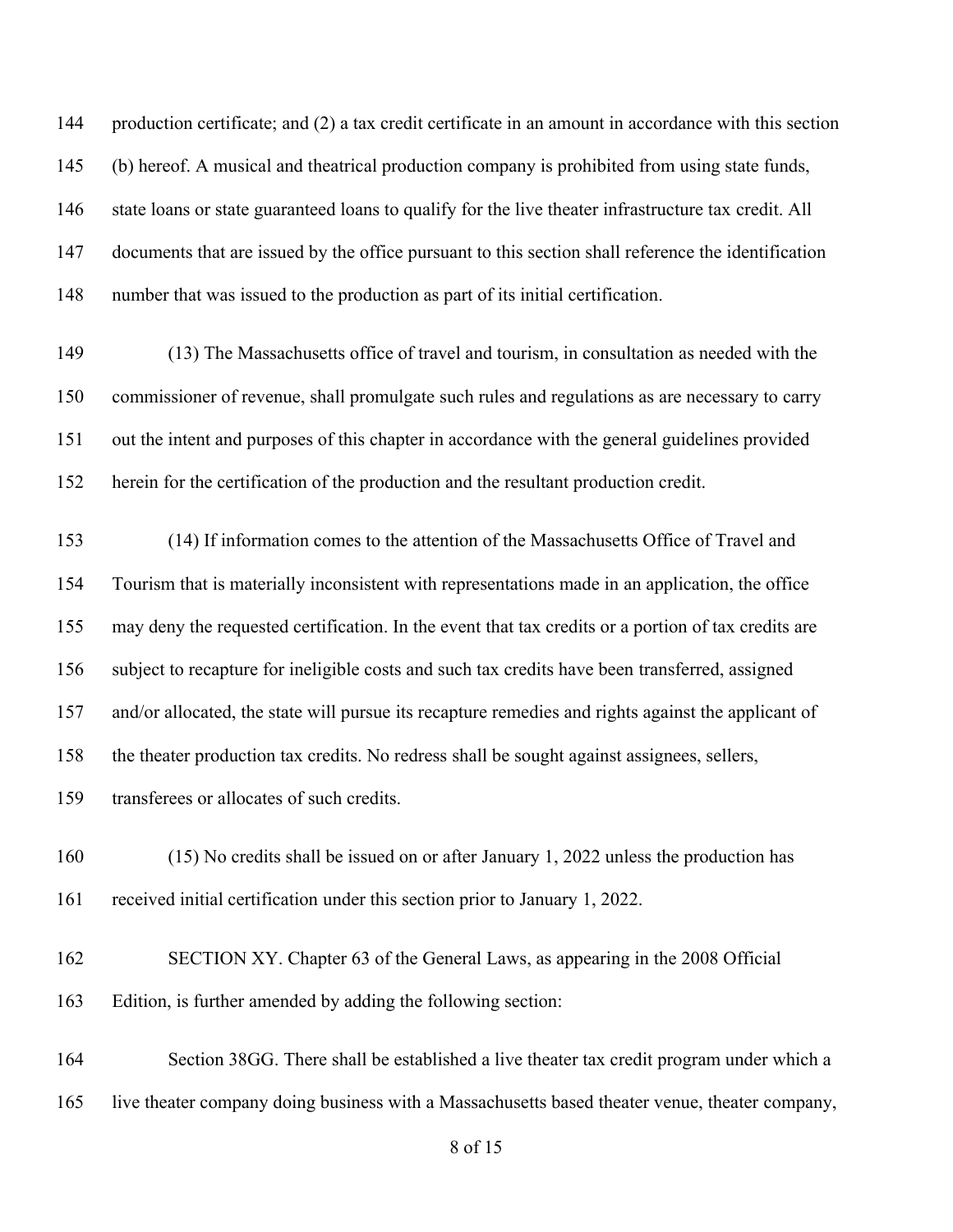| 166 | theater presenter or producer may be eligible. The credit may be claimed against the taxes due       |
|-----|------------------------------------------------------------------------------------------------------|
| 167 | pursuant to this chapter or Chapter 62. The credit shall be established to support the expansion of  |
| 168 | pre-Broadway, pre off-Broadway live theater, Broadway tour launches and World Premieres and          |
| 169 | shall assist in the development of long run show development and growth.                             |
| 170 | (a) As used in this section the following words shall, unless the context clearly requires           |
| 171 | otherwise, have the following meanings:                                                              |
| 172 | "Commissioner" means the commissioner of revenue.                                                    |
| 173 | "Company" means a live theater company, however organized.                                           |
| 174 | "Eligible theater production" means a live stage musical or theatrical production or tour            |
| 175 | being presented in a qualified production facility, as defined in this chapter that is either: (a) a |
| 176 | Pre-Broadway production, or (b) a pre off-Broadway production, or (c) a Broadway Tour Launch         |
| 177 | or (d) a World Premiere.                                                                             |
| 178 | "Eligible theater production certificate" means a certificate issued by the Massachusetts            |
| 179 | Office of Travel and Tourism certifying that the production is an eligible theater production that   |
| 180 | meets the guidelines of this chapter.                                                                |
| 181 | "Advertising and public relations expenditure" means costs incurred within the state by              |
| 182 | the Eligible theater productions for goods or services related to the marketing, public relations,   |
| 183 | creation and placement of print, electronic, television, billboards and other forms of advertising   |
| 184 | to promote the Eligible theater production.                                                          |
| 185 | "Office" means the Massachusetts office of travel and tourism.                                       |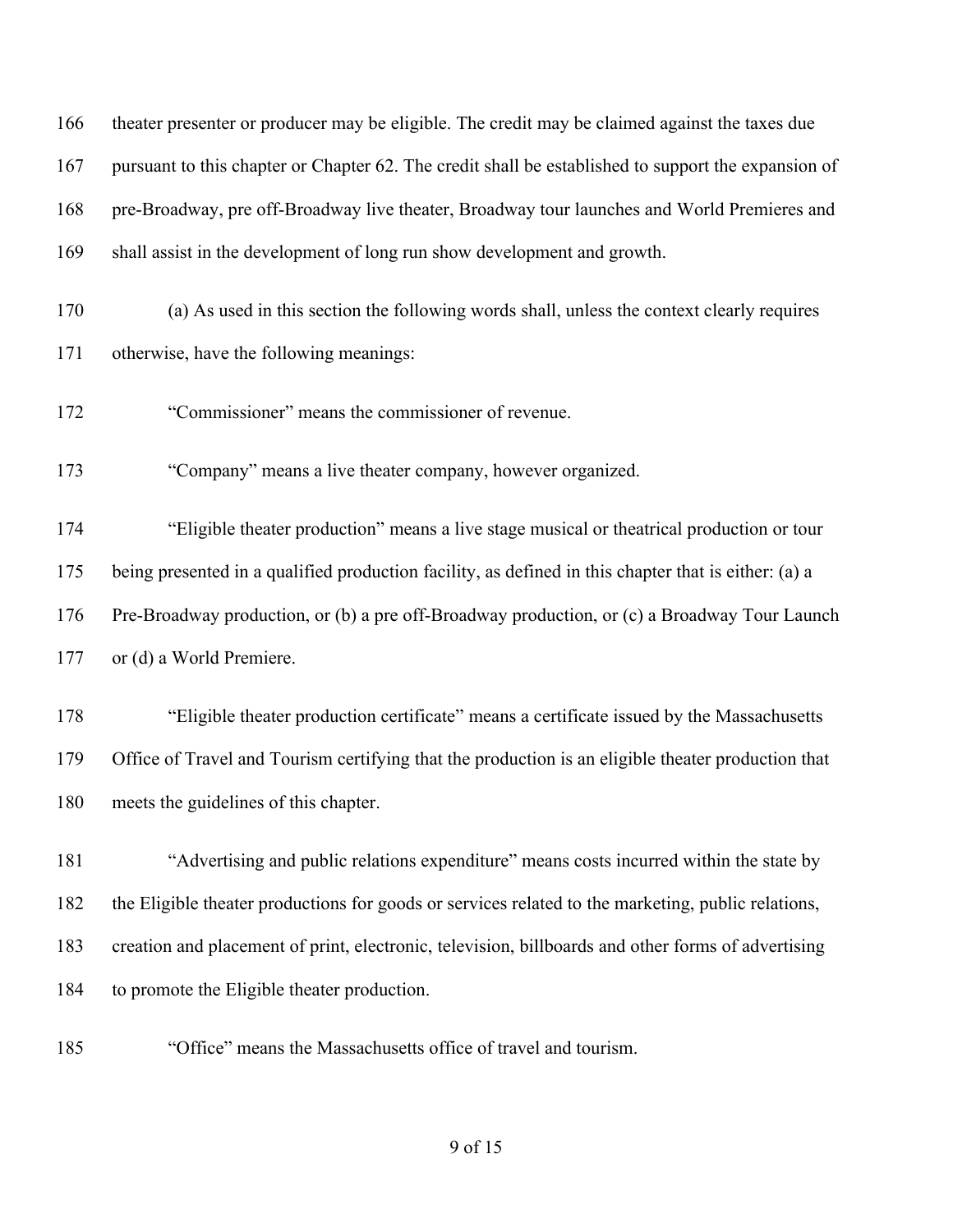"Payroll" means all salaries, wages, fees, and other compensation wages including, but not limited to, taxes, benefits, and any other consideration incurred or paid to talent and non- talent employees of the applicant who are residents of the commonwealth of Massachusetts for services rendered to and on behalf of an eligible theater production. The expenditure shall be incurred or paid by the applicant for services related to any portion of an eligible theater production from its pre-production stages, including, but not limited to, (a) the writing of the script, (b) casting, (c) hiring of service providers, (d) purchases from vendors, (e) marketing, (f) advertising, (g) public relations, (h) load in, (i) rehearsals, (j) performances, (k) other eligible theater production related activities, (l) load out; provided further, said labor expenditure shall be directly attributable to the eligible theater production and shall be limited to the first \$100,000 of wages incurred or paid to each employee of an eligible theater production in each tax year. "Pre-Broadway Production" means a live stage production that, in its original or adaptive version, is performed in a qualified production facility having a presentation scheduled for New York City's Broadway theater district within (12) months after its Massachusetts presentation. "Pre-Off Broadway Production" means a live stage production that, in its original or adaptive version, is performed in a qualified production facility having a presentation scheduled 202 for New York City's Off-Broadway's theater district within (12) months after its Massachusetts presentation.

 "Broadway Tour Launch" means a live stage production that, in its original or adaptive version, is performed in a qualified production facility that was originally presented in New York City's Broadway theater district and opens its US tour in Massachusetts.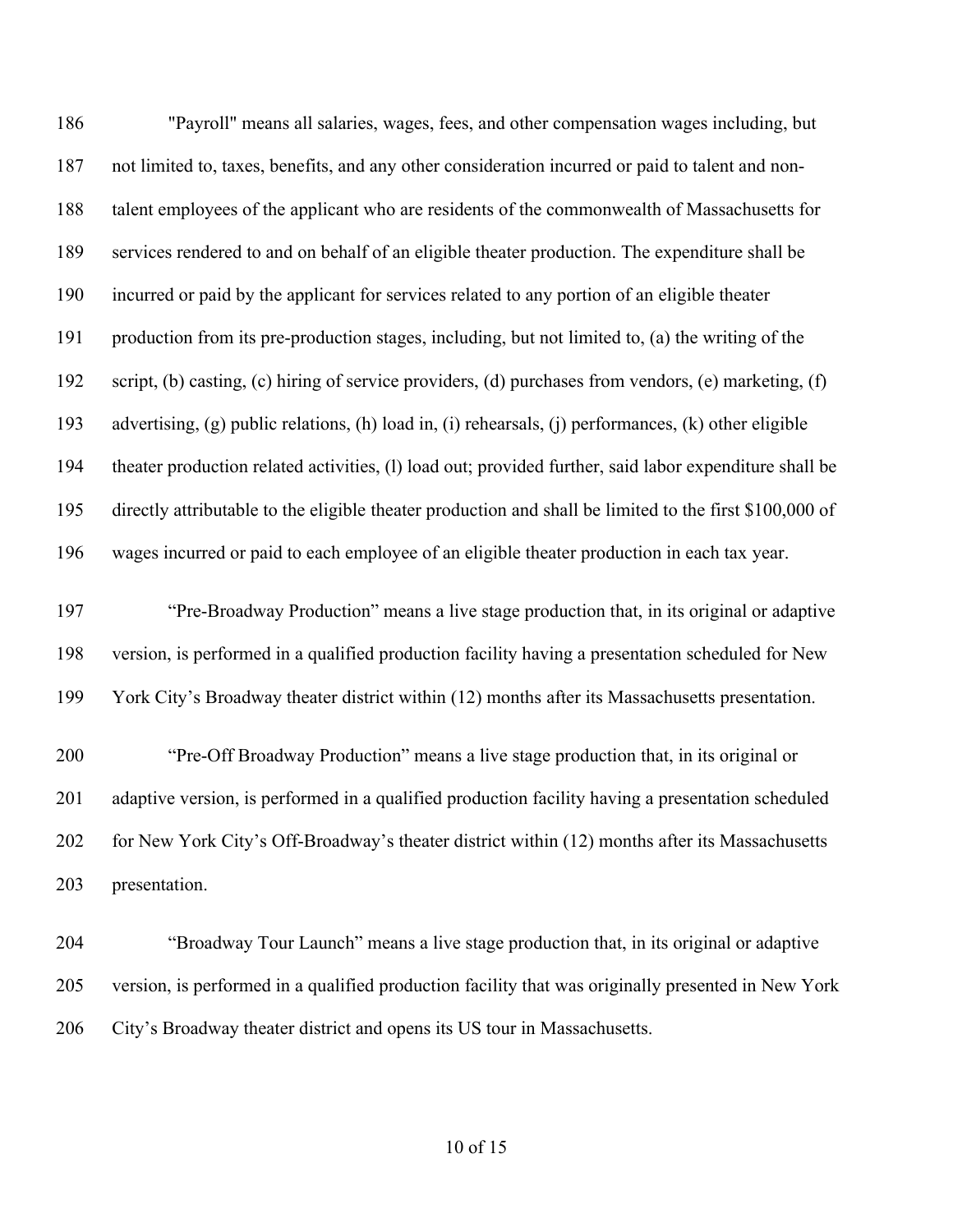"Production and Performance Expenditures" means a contemporaneous exchange of cash or cash equivalent for goods or services related to development, production, performance or operating expenditures incurred in this state for a qualified theater production including, but not limited to, expenditures for design, construction and operation, including sets, special and visual effects, costumes, wardrobes, make-up, accessories, costs associated with sound, lighting, staging, payroll, transportation expenditures, advertising and public relations expenditures, facility expenses, rentals, per diems, accommodations and other related costs.

 "Qualified Production Facility" means a facility located in the State of Massachusetts in which live theatrical productions are, or are intended to be, exclusively presented that contains at least one stage, a seating capacity of three hundred fifty (350)or more seats, and dressing rooms, storage areas, and other ancillary amenities necessary for the Eligible theater production.

 "Massachusetts Office of Travel and Tourism" means the office within the secretariat of economic development that has been established in order to market Massachusetts as a leisure travel destination in order to generate state and local tax revenues, create jobs, and support 221 travel-related businesses.

 "Transportation expenditures" means expenditures for the packaging, crating, and transportation both to the state for use in a qualified theater production of sets, costumes, or other 224 tangible property constructed or manufactured out of state, and/or from the state after use in a 225 qualified theater production of sets, costumes, or other tangible property constructed or manufactured in this state and the transportation of the cast and crew to and from the state. Such term shall include the packaging, crating, and transporting of property and equipment used for special and visual effects, sound, lighting, and staging, costumes, wardrobes, make-up and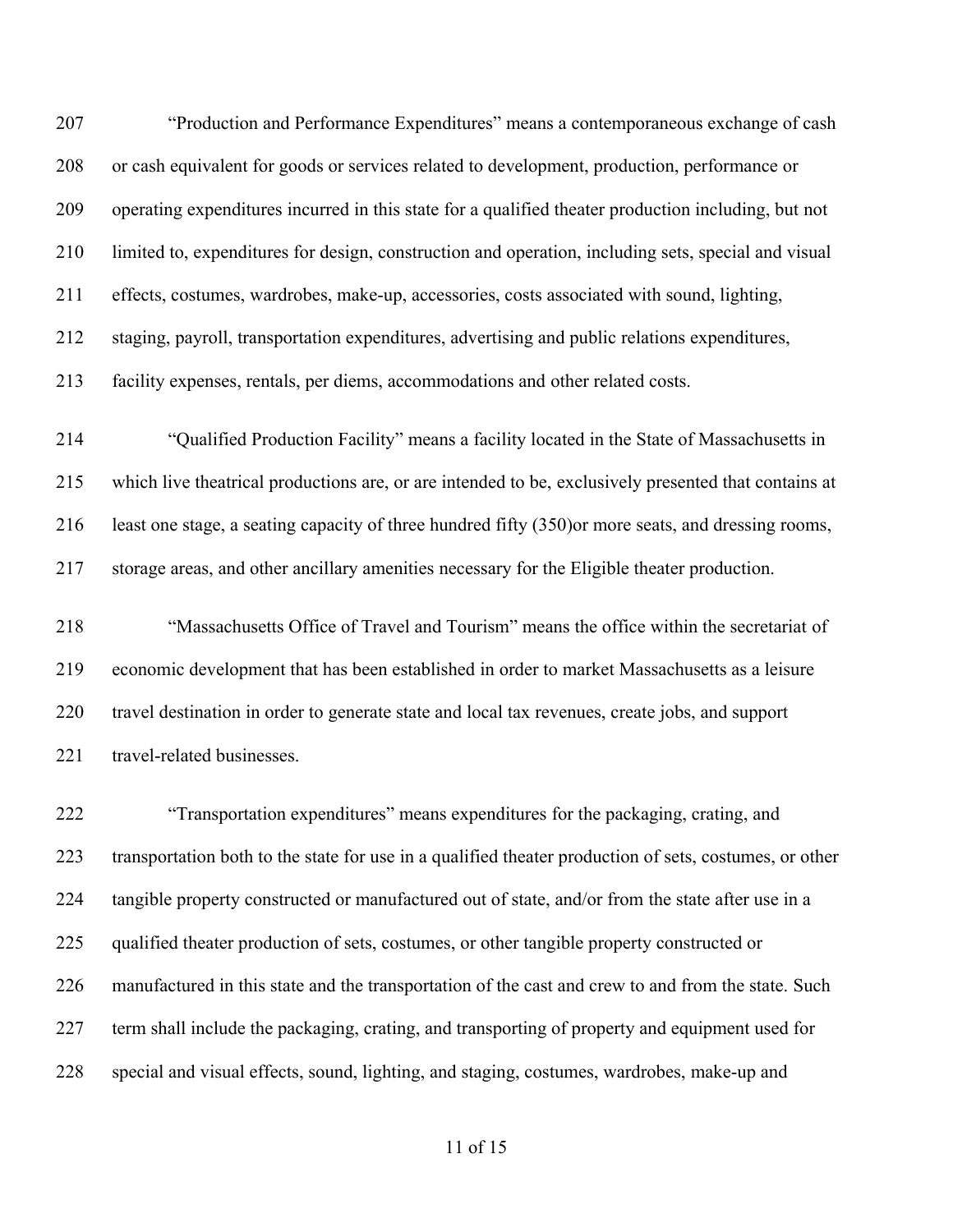related accessories and materials, as well as any other performance or production-related property and equipment.

 "World Premiere" means a live stage production performed in a qualified production facility of an original work which has never been commercially presented in public before.

 (b) Any person, firm, partnership, trust, estate or other entity that receives an eligible theater production certificate shall be allowed a tax credit equal to thirty-five percent (35%) of production and performance expenditures which shall consist of payroll and twenty –five percent (25%) of the production and performance expenditures and transportation expenditures for the eligible theater production and to be computed as provided in this chapter against a tax imposed by this chapter. Said credit shall not exceed five million dollars (\$5,000,000) and shall be limited to certified production cost directly attributable to activities in the state and transportation expenditures defined above. The total production budget shall be a minimum of one hundred thousand dollars (\$100,000).

 (c) No more than five million dollars (\$5,000,000) in total may be issued for any tax year for musical and theatrical production tax credits pursuant to this chapter or chapter 62.

 (d) The tax credit shall be allowed against the tax for the taxable period in which the credit is earned and can be carried forward for not more than five (5) succeeding tax years.

 (e) If the company has not claimed the tax credits in whole or part, taxpayers eligible for the tax credits may assign, transfer or convey the tax credits, in whole or in part, by sale or otherwise to any individual or entity and such assignee of the tax credits that have not claimed the tax credits in whole or part may assign, transfer or convey the tax credits, in whole or in part, by sale or otherwise to any individual or entity. The assignee of the tax credits may use acquired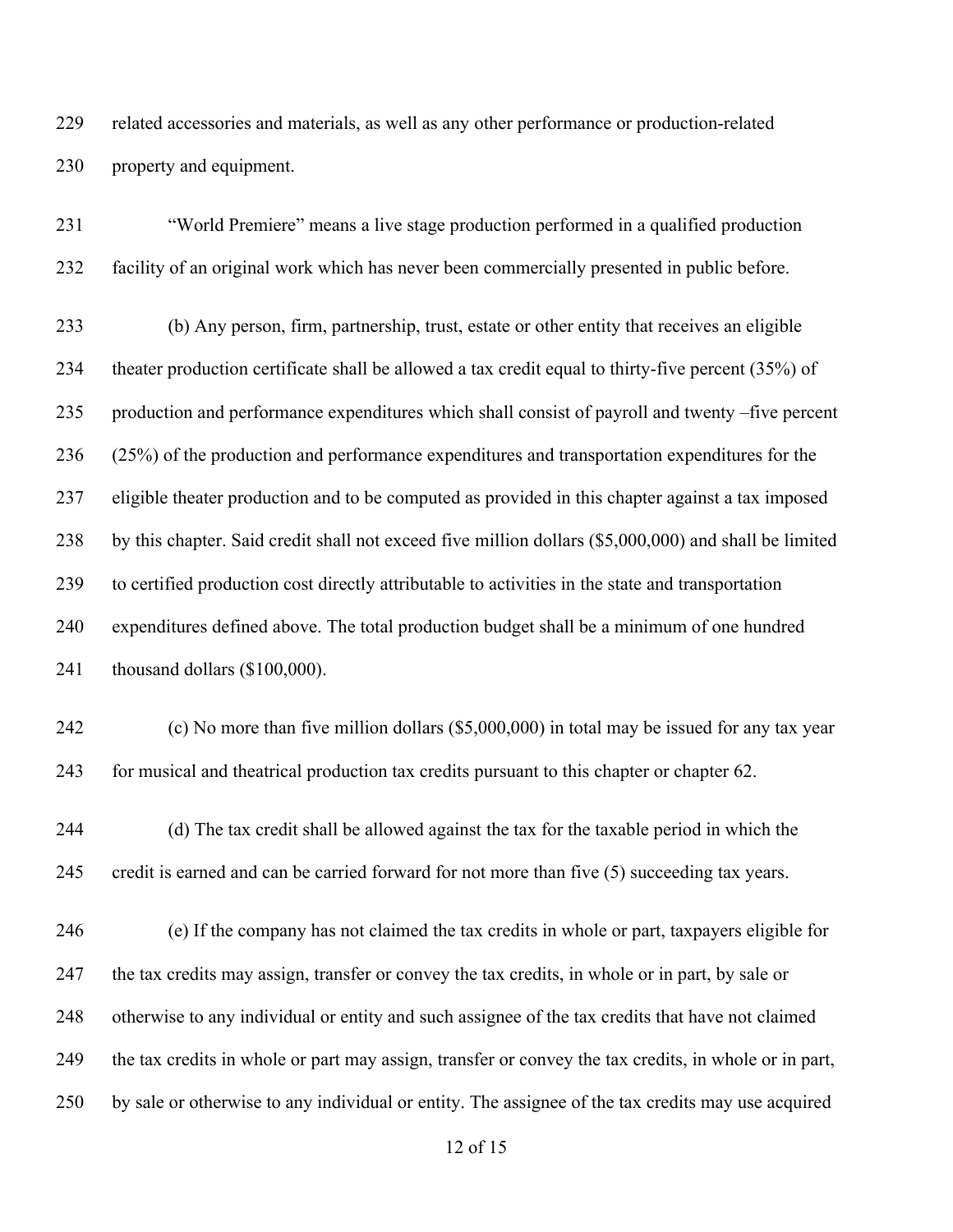credits to offset up to one hundred percent (100%) of the tax liabilities otherwise imposed pursuant to this chapter or Chapter 62, as appropriate. The assignee may apply the tax credit against taxes imposed on the assignee for not more than three (3) succeeding tax years. The assignor shall perfect the transfer by notifying the commissioner of revenue, in writing, within thirty (30) calendar days following the effective date of the transfer and shall provide any information as may be required by the commissioner to administer and carry out the provisions of this section.

 (f) For purposes of this chapter, any assignment or sales proceeds received by the assignor for its assignment or sale of the tax credits allowed pursuant to this section and subsection (t) of section 6 of Chapter 62 shall be exempt from this title.

 (g) In the case of a corporation, this credit is only allowed against the tax of a corporation included in a consolidated return that qualifies for the credit and not against the tax of other corporations that may join in the filing of a consolidated tax return, provided, however, that in the case of a corporation that files a consolidated return with one or more other corporations with operations in Massachusetts, the credit will be allowed to be included in a consolidated return with respect to such corporations with operations in Massachusetts only.

 (h) The applicant or applicants shall properly prepare, sign and submit to the Massachusetts office of travel and tourism an application for initial certification of the theater production. The application shall include such information and data as the office deems reasonably necessary for the proper evaluation and administration of said application, including, 271 but not limited to, any information about the theater production company or their related partners/presenters and a specific Massachusetts live theater or musical production. The office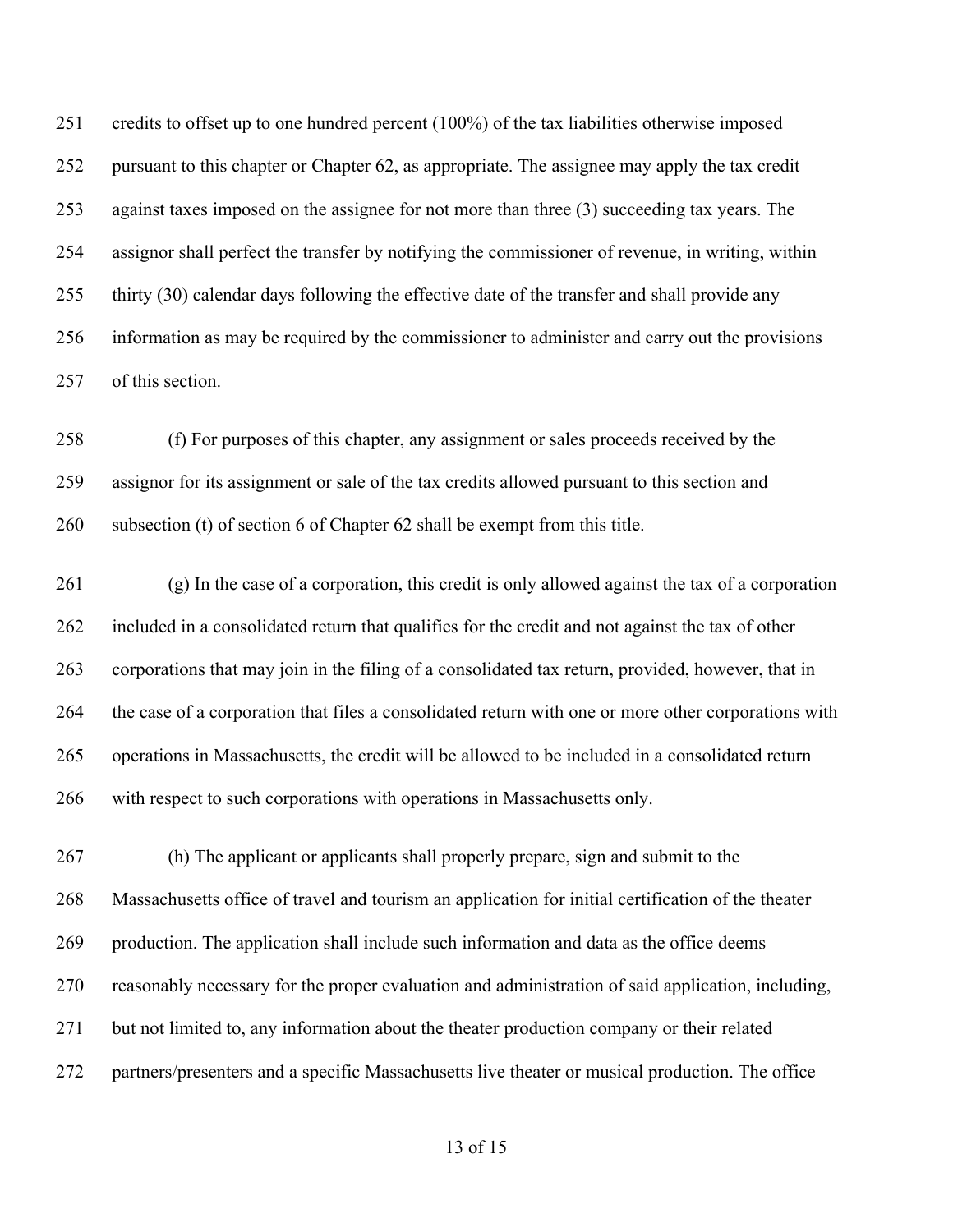shall review the completed applications and determine whether it meets the requisite criteria and qualifications for the initial certification for the production and/or presentation. If the initial certification is granted, the office shall issue a notice of initial certification of the eligible theater 276 production and/or presentation to the theater production company, co-producer or presenter and to the commissioner. The notice shall state that, after appropriate review, the initial application meets the appropriate criteria for conditional eligibility. The notice of initial certification will provide a unique identification number for the production/presentation and is only a statement of conditional eligibility for the production/presentation and, as such, does not grant or convey any Massachusetts tax benefits.

 (i) Upon completion of an eligible theater production, the applicant or applicants shall properly prepare, sign and submit to the office an application for final certification of the eligible theater production. The final application shall also contain a cost report and an "accountant's certification." The office and commissioner may rely without independent investigation, upon the accountant's certification, in the form of an opinion, confirming the accuracy of the information included in the cost report. Upon review of a duly completed and filed application and upon no later than thirty (30) days of submission thereof, the commissioner will make a determination pertaining to the final certification of the eligible theater production and the resultant tax credits.

 (j) Upon determination that the company qualifies for final certification and the resultant tax credits, the commissioner shall issue to the company: (1) an eligible theater production certificate; and (2) a tax credit certificate in an amount in accordance with this section (b) hereof. A musical and theatrical production company is prohibited from using state funds, state loans or state guaranteed loans to qualify for the live theater infrastructure tax credit. All documents that